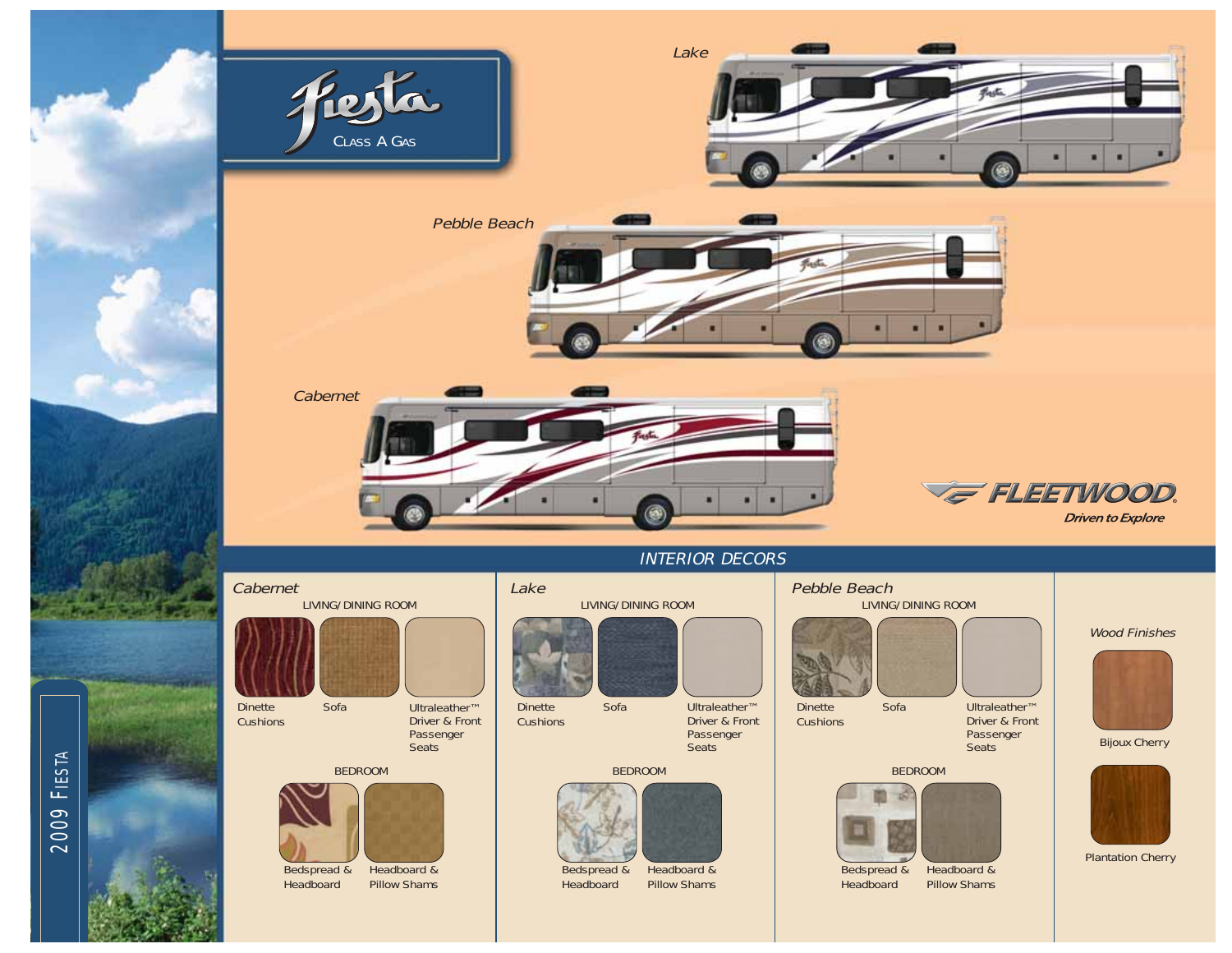



36T Triple Slide-Out







OPT. 883 DUAL WARDROBE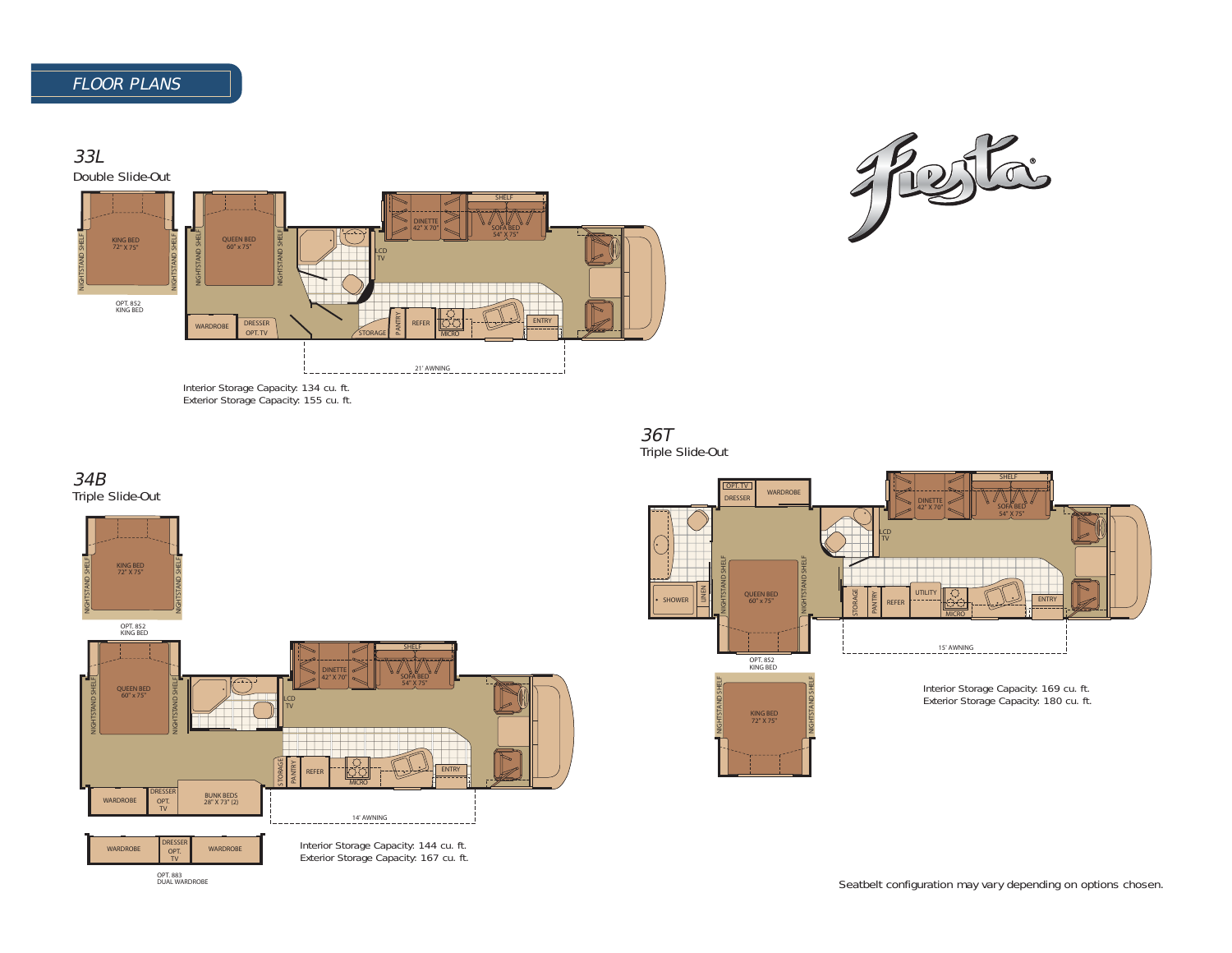# STANDARD FEATURES

#### INTERIOR

#### INTERIOR THROUGHOUT

- 15,000 Btu Ducted Air Conditioner
- 3 Interior Décors
- 34,000 Btu Furnace
- 6 Gallon Quick Recovery Water Heater w/Direct Spark Ignition
- Battery Disconnect System
- Automotive A/C Heater Combo
- TuffPEX Plumbing System
- Deluxe Roller Bearing, Full Extension Drawer Guides
- Radius Edged Cabinet Doors & Drawer Fronts
- Hidden Cabinet Door Hinges
- On Demand Water Pump w/Filter
- Systems Monitor Panel
- 120V/12V AC/DC Converter
- Central Electrical Panel w/Charger
- Energy Management System
- Wall Mounted Heat Registers
- Water Heater Bypass

#### DRIVER CONVENIENCE

- 3 Point Seat Belts at Driver & Front Passenger Seats
- AM/FM Radio w/CD & Electronic Tuning
- Auxiliary Start Circuit
- Cruise Control
- Double Swivel Sun Visors w/Map Pockets
- Flexsteel® Driver Captain's Chair w/Reclining Back/Slide Controls
- Flexsteel® Passenger Chair w/Reclining Back/Slide Controls/Footrest/Adjustable Armrests
- Intermittent Wiper Control
- Radio Switch Main/Auxiliary Power
- Tilt Steering Wheel
- Telephone Jack
- 12V Power Jack

## LIVING ROOM

- 32" LCD HDTV Midship Location
- Day/Night Pleated Shades
- Video Control Box
- Vinyl Floor Covering in Lavy/Galley/Entry
	- Dometic® Patio Awning • Radius Entry Door

GALLEY

• 30" Microwave

• High Rise Faucet

• Innerspring Mattress • Rear TV Receptacle

• Adjustable Reading Lights

• Porcelain Marine Toilet

SAFETY/CONVENIENCE • 10 ABC Fire Extinguisher • Carbon Monoxide Detector/Alarm

• Propane Detector/Alarm • Smoke Detector/Alarm • Entry Grab Handle • Child Safety Tether • Multiple Seatbelt Locations

EXTERIOR THROUGHOUT

• 3 Colorway Graphics to Match Décor

• 4.0 kW Onan® MicroQuiet Generator

• Awning Rail/Drip Molding (Both Sides)

• Power/Heated Rear View Mirrors • Full Basement Configuration

• Power Bath Vent • Skylight in Tub/Shower • Glass Shower Door

• Vanity Lights

BEDROOM

**BATHROOM** 

• 6 cu. ft. Dometic® Refrigerator • 3 Burner Range w/ 16" Oven

• Fan-Tastic® Power Roof Vent • Coordinated Cabinet Hardware • Large Stainless Steel Double Sink

• Wood Drawer Construction

• Wardrobe w/Mirrored Sliding Doors

• TV Shelf w/Cable Jack (TV not included)

• Molded ABS Shower/Tub w/Surround

• Medicine Cabinet w/Adjustable Shelves

• Roof Ladder

EXTERIOR

• 30 Amp Service

• Amber Porch Light

• Exterior Wash Unit

• TV Antenna w/Signal Booster

- ABS Front/Rear Wheel Well Trims
- 4 Point Automatic Levelers
- Dual 6V Deep Cycle 217 Amp Auxiliary **Batteries**

#### AUTOMOTIVE

- Halogen Headlights w/Polycarbonate **Lens**
- Rear Fuel Fill
- Trailer Hitch w/7 Pin Electrical Hook-Up†
- 5,000 lb. Towing Capacity†
- 19.5" Stainless Steel Wheel Simulators

## SAFETY/CONVENIENCE

- Deadbolt Latch on Entry Door
- Dual Battery Charge Control
- High Mounted Taillights
- Entry Assist Handle
- One-Piece Swing-Down Engine Access Door
- Park Cable Receptacle
- Patio Receptacle
- Power Entry Step
	- Automotive Safety Glass
	- Daytime Running Lights
	- Hydraulic 4 Wheel Disk Brakes w/4 Wheel Anti-Lock Brakes

## BODY STRUCTURE

- Aluminum Interlocking Floor/Wall/Ceiling Framing
- Vacu-bond® Floor and Ceiling
- Vacu-bond® Walls w/Smooth High Gloss Exterior Tuff-Coat® Fiberglass
- Fiberglass Front/Rear Cap
- Windshield Bonded to Fiberglass Front Cap
- One-Piece Royal Tuff-Ply Radius Roof
- Power Platform® Construction (Fleetwood Exclusive)

## **STORAGE**

- Large, Exterior Pass-Through Storage Compartments
- Lighted Luggage Compartments
- Insulated, Side-Swing Luggage Doors
- Rotomolded Polyethylene Luggage **Compartments**
- Continuous One-Piece Compartment Bulb Seal

# **OPTIONS**

#### INTERIOR

- High Efficiency Ducted Dual Air **Conditioners**
- Sirius Satellite Radio® (6 Month Subscription Included)
- DVD Player
- 8 cu. ft. Dometic® Refrigerator
- 19" LCD HDTV
- King Bed (Select Models)

# EXTERIOR

- 30 Amp EMS w/5.5kW Generator/ Dual A/C
- 50 Amp EMS w/5.5kW Generator/ Dual A/C
- Spare Tire
- Side Turn Signal Camera

# FLEETWOOD ADVANTAGES FLEETWOOD ADVANTAGES

- Pass-Through Basement Storage with Side-Swing Doors for Easy Access
- Exciting Floor Plans with Midship 32" LCD HDTV
- Ultra High Gloss Fiberglass Walls for Striking Looks
- Interlocking Floor-to-Sidewall Construction for Improved Fit, Finish and Integrity
- Power Platform<sup>®</sup> Construction (Fleetwood Exclusive)